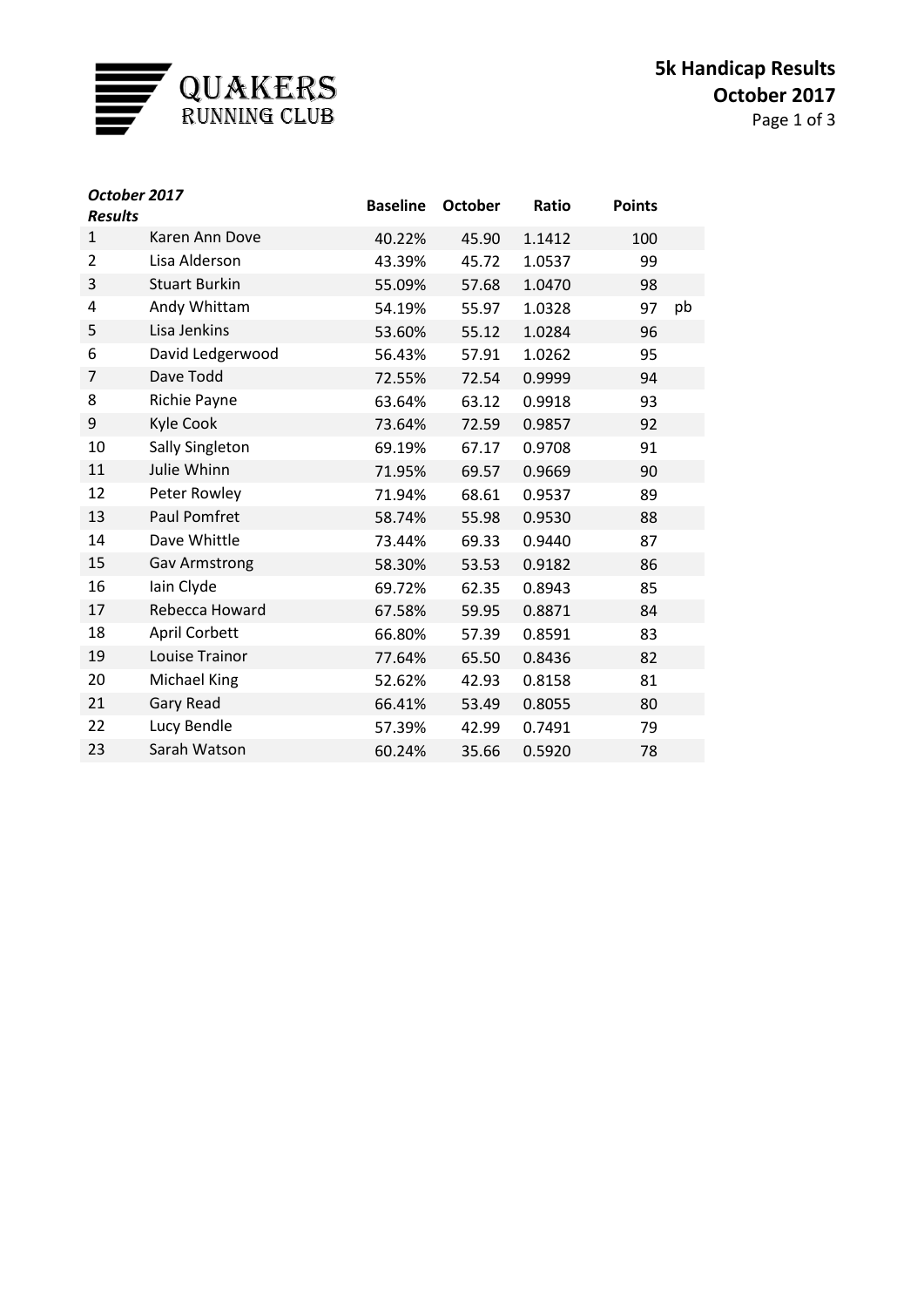

## **5k Handicap Results October 2017**

| October 2017        |                                     | Jan                    | Feb                        | Mar             | April            | May                     | June             | July             | Aug               | Sept              | Oct               | <b>Total</b> |
|---------------------|-------------------------------------|------------------------|----------------------------|-----------------|------------------|-------------------------|------------------|------------------|-------------------|-------------------|-------------------|--------------|
|                     | <b>Cumulative Scores</b>            |                        |                            |                 |                  |                         |                  |                  |                   |                   |                   |              |
| $\mathbf{1}$        | Lisa Alderson                       | $\boldsymbol{0}$       | 99                         | 96              | 98               | 98                      | 97               | 96               | 97                | 99                | 99                | 879          |
| $\overline{2}$      | Dave Todd                           | $\pmb{0}$              | 87                         | 92              | 91               | 87                      | 96               | $\pmb{0}$        | 92                | 94                | 94                | 733          |
| 3<br>4              | Richie Payne                        | 62<br>100              | $\mathbf 0$<br>$\mathbf 0$ | 86<br>100       | 88<br>100        | $\boldsymbol{0}$<br>100 | 94<br>100        | 90<br>100        | 95<br>$\mathbf 0$ | 97<br>$\mathbf 0$ | 93<br>100         | 705<br>700   |
|                     | Karen Ann Dove                      |                        |                            |                 |                  |                         |                  |                  |                   |                   |                   |              |
| 5                   | Ty Hankinson                        | 85                     | 79                         | 80              | 82               | 85                      | $\pmb{0}$        | 80               | 88                | 90                | $\mathbf 0$       | 669          |
| 6<br>$\overline{7}$ | Peter Rowley<br><b>Fred Tennant</b> | $\boldsymbol{0}$<br>92 | 81                         | 78<br>$\pmb{0}$ | 84               | 67                      | 0<br>$\pmb{0}$   | 83<br>99         | 89                | 91                | 89                | 662<br>662   |
|                     | <b>Stuart Burkin</b>                |                        | 96<br>95                   | 98              | 96<br>99         | 79<br>99                | 0                |                  | 100               | 100               | $\mathbf 0$<br>98 | 661          |
| 8                   |                                     | 0                      |                            |                 |                  |                         |                  | 0                | 84                | 88                |                   |              |
| 9                   | Andy Whittam<br><b>Ed Griffiths</b> | 93                     | 89                         | $\pmb{0}$       | 93               | 92                      | 98               | $\pmb{0}$        | 98                | $\boldsymbol{0}$  | 97                | 660          |
| 10                  |                                     | 81                     | 78                         | 81              | 80               | 75                      | 0                | 86               | 90                | 81                | $\bf{0}$          | 652          |
| 11                  | <b>Grainne Duffy</b>                | 77                     | 86                         | 85              | 74               | 72                      | 81               | $\pmb{0}$        | 86                | 89                | $\pmb{0}$         | 650          |
| 12                  | Michael King                        | 66                     | 73                         | 89              | 78               | 63                      | $\mathbf 0$      | $\boldsymbol{0}$ | 82                | 80                | 81                | 612          |
| 13                  | Lisa Jenkins                        | 95                     | $\mathbf 0$                | 91              | $\boldsymbol{0}$ | 96                      | 95               | 93               | $\pmb{0}$         | $\boldsymbol{0}$  | 97                | 567          |
| 14                  | Gary Read                           | 60                     | $\mathbf 0$                | 69              | 61               | 61                      | 0                | 79               | 79                | 75                | 80                | 564          |
| 15                  | Danny Gordon                        | 76                     | 82                         | 76              | 77               | $\boldsymbol{0}$        | 86               | 82               | $\mathbf 0$       | 84                | $\mathbf 0$       | 563          |
| 16                  | Dave Jones                          | $\boldsymbol{0}$       | 76                         | 66              | $\boldsymbol{0}$ | 76                      | 77               | 87               | 93                | 77                | 0                 | 552          |
| 17                  | <b>Emily Beaumont</b>               | 97                     | 100                        | 97              | $\pmb{0}$        | $\mathbf 0$             | 82               | 91               | $\pmb{0}$         | $\boldsymbol{0}$  | $\pmb{0}$         | 467          |
| 18                  | David<br>Ledgerwood                 | 84                     | 0                          | 90              | $\pmb{0}$        | 95                      | 99               | $\pmb{0}$        | $\pmb{0}$         | $\mathbf 0$       | 95                | 463          |
| 19                  | Rebecca Howard                      | $\boldsymbol{0}$       | $\mathbf 0$                | 84              | 97               | $\mathbf{0}$            | $\boldsymbol{0}$ | 95               | 91                | $\mathbf 0$       | 84                | 451          |
| 20                  | Sue New                             | $\pmb{0}$              | $\mathbf 0$                | 62              | 69               | 70                      | 83               | $\mathbf 0$      | 81                | 85                | $\pmb{0}$         | 450          |
| 21                  | Rob Gillham                         | $\boldsymbol{0}$       | 67                         | 75              | 71               | 68                      | 80               | 78               | $\mathbf 0$       | $\pmb{0}$         | $\boldsymbol{0}$  | 439          |
| 22                  | Dave McLachlan                      | 91                     | 83                         | $\pmb{0}$       | 85               | 88                      | $\pmb{0}$        | 88               | $\pmb{0}$         | $\mathbf 0$       | $\pmb{0}$         | 435          |
| 23                  | Diane Lockhart                      | 94                     | $\mathbf 0$                | 75              | $\boldsymbol{0}$ | 81                      | $\pmb{0}$        | 92               | 0                 | 87                | $\mathbf 0$       | 429          |
| 24                  | Paul Ryan                           | 67                     | 66                         | $\pmb{0}$       | 63               | 59                      | 0                | 77               | $\pmb{0}$         | 78                | $\boldsymbol{0}$  | 410          |
| 25                  | Iain Clyde                          | 68                     | $\boldsymbol{0}$           | $\mathbf 0$     | 83               | 84                      | 89               | $\boldsymbol{0}$ | $\boldsymbol{0}$  | $\pmb{0}$         | 85                | 409          |
| 26                  | Lee Morris                          | 87                     | $\mathbf 0$                | 73              | 72               | 78                      | $\pmb{0}$        | 94               | $\pmb{0}$         | $\pmb{0}$         | $\pmb{0}$         | 404          |
| 27                  | Gemma<br>Hammond                    | 72                     | 74                         | 80              | 70               | 80                      | 0                | $\boldsymbol{0}$ | 0                 | $\pmb{0}$         | $\mathbf 0$       | 376          |
| 28                  | Jeff Marriot                        | 0                      | 0                          | 61              | 68               | 71                      | 87               | 0                | 0                 | 76                | 0                 | 363          |
| 29                  | Darren Alderson                     | $\boldsymbol{0}$       | 98                         | 95              | 79               | 82                      | $\pmb{0}$        | $\pmb{0}$        | $\pmb{0}$         | $\pmb{0}$         | $\pmb{0}$         | 354          |
| 30                  | Kyle Cook                           | 64                     | 97                         | $\pmb{0}$       | $\pmb{0}$        | $\pmb{0}$               | 0                | $\pmb{0}$        | 99                | 0                 | 92                | 352          |
| 31                  | Jamie Pratt                         | 86                     | $\boldsymbol{0}$           | 94              | 75               | $\pmb{0}$               | $\pmb{0}$        | 97               | $\pmb{0}$         | $\pmb{0}$         | $\boldsymbol{0}$  | 352          |
| 32                  | Phil Rutter                         | 90                     | 92                         | 87              | $\boldsymbol{0}$ | 77                      | 0                | $\boldsymbol{0}$ | 0                 | 0                 | 0                 | 346          |
| 33                  | Michelle Scruby                     | 74                     | 90                         | $\pmb{0}$       | 89               | $\pmb{0}$               | 91               | $\pmb{0}$        | $\pmb{0}$         | $\pmb{0}$         | $\boldsymbol{0}$  | 344          |
| 34                  | <b>Gill Colling</b>                 | 89                     | $\pmb{0}$                  | 78              | $\boldsymbol{0}$ | 83                      | $\pmb{0}$        | $\pmb{0}$        | $\pmb{0}$         | 93                | 0                 | 343          |
| 35                  | Juliette McLaren                    | 78                     | $\pmb{0}$                  | 82              | 81               | 89                      | $\pmb{0}$        | $\pmb{0}$        | $\pmb{0}$         | $\pmb{0}$         | $\pmb{0}$         | 330          |
| 36                  | Lucy Bendle                         | $\boldsymbol{0}$       | $\pmb{0}$                  | $\pmb{0}$       | $\pmb{0}$        | 74                      | 88               | 0                | 83                | 0                 | 79                | 324          |
| 37                  | Chris Land                          | $\pmb{0}$              | $\pmb{0}$                  | $\pmb{0}$       | $\pmb{0}$        | 64                      | 79               | 85               | $\pmb{0}$         | 86                | $\pmb{0}$         | 314          |
| 38                  | Olly Moore                          | 79                     | 84                         | 70              | 73               | $\pmb{0}$               | 0                | $\pmb{0}$        | $\pmb{0}$         | 0                 | 0                 | 306          |
| 39                  | Marc Ellis                          | 70                     | 71                         | 88              | 66               | $\pmb{0}$               | $\pmb{0}$        | $\mathbf 0$      | $\pmb{0}$         | $\boldsymbol{0}$  | $\pmb{0}$         | 295          |
| 40                  | Lisa Johnstone                      | $\boldsymbol{0}$       | $\pmb{0}$                  | 65              | 65               | 0                       | 78               | 81               | 0                 | 0                 | 0                 | 289          |
| 41                  | Paul Roberts                        | 71                     | 70                         | 72              | $\pmb{0}$        | $\pmb{0}$               | 75               | $\pmb{0}$        | $\pmb{0}$         | $\boldsymbol{0}$  | $\pmb{0}$         | 288          |
| 42                  | Dawn Johnston                       | $\pmb{0}$              | $\pmb{0}$                  | $\pmb{0}$       | 90               | 97                      | $\pmb{0}$        | 98               | $\pmb{0}$         | 0                 | 0                 | 285          |